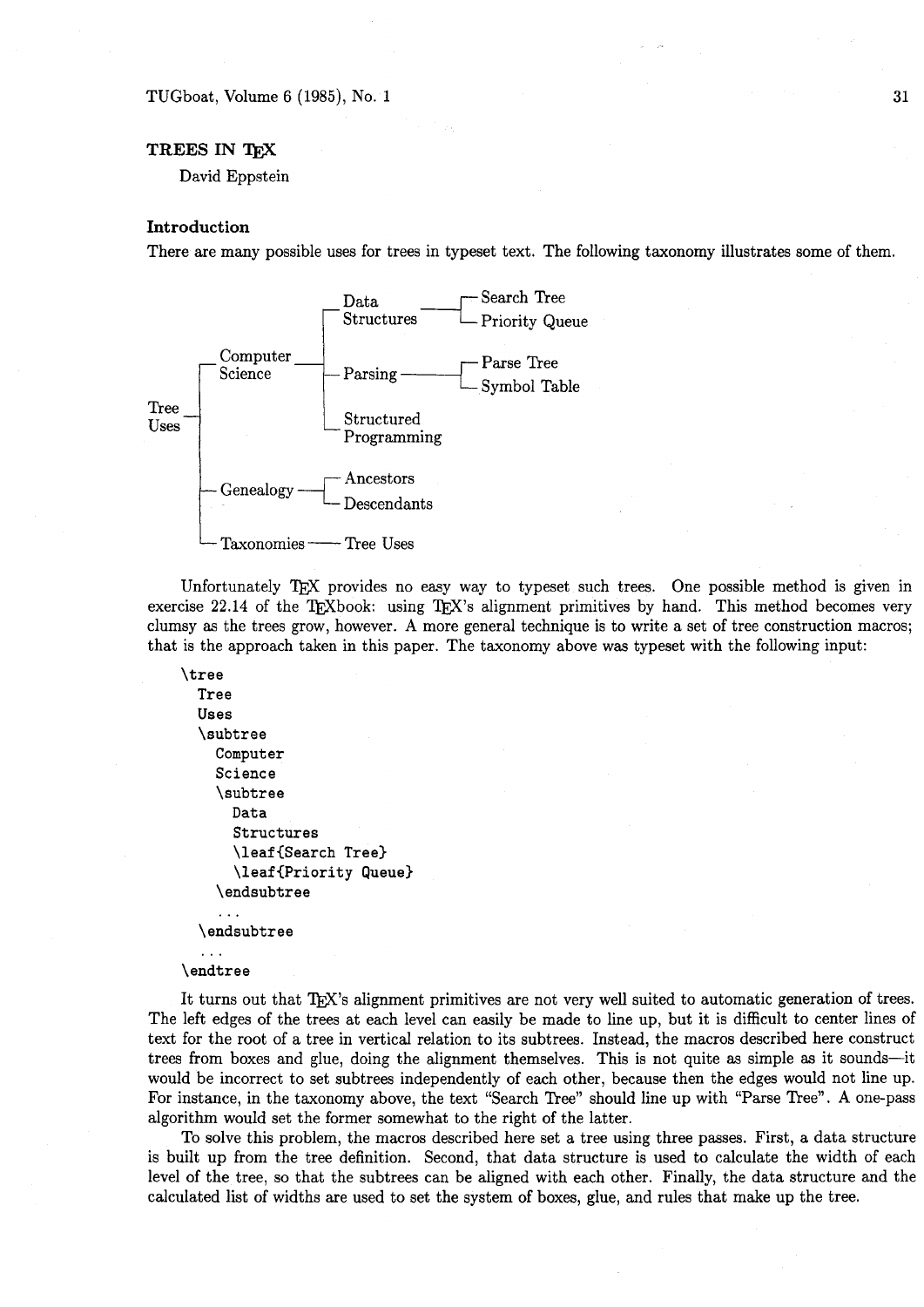## **Pass 1: Internal storage of the tree structure**

There are several possible ways to store the structure defined by the tree macros. Since we want to remember already-set text (the words at the roots of each tree of subtree) we will use a nested structure of boxes. Each subtree is stored in an **\hbox,** so that pieces of it can be pulled off easily using **\lastbox** and **\unskip.** To distinguish it from another subtree, the text at the root of a subtree is stored in a **\vbox.** To make this clearer, let us return to our original taxonomy. We shall ignore for the moment the details inside the text **\vboxes,** and the glue between boxes. After the first pass, the tree as a whole would look like the following set of boxes:

```
\hbox(\vbox(Tree Uses) 
  \hbox~\vbox(Comput er Science) 
    \hbox(\vbox(Data Structures) 
      \hbox(\vbox(Search Tree33 
      \hbox(\vbox(Priority Queue))) 
    . . .) 
  . . .)
```
Now we can begin defining the tree macros. We start defining a tree with the **\tree** macro; this merely sets up the assignment of the boxed tree structure into a box called **\treebox.** Starting a subtree is similar, but there is no assignment; also, if it is the first **\subtree** of its tree or subtree, we must stop making the **\vbox** containing the root text. A leaf is merely a subtree without any sub-subtrees.

```
\newbox\treebox
\def\tree{\global\setbox\treebox=\boxtree}
\def\subtree{\ettext \boxtree}
\def\leaf#1{\subtree#1\endsubtree}
```
Finishing a subtree merely involves first making sure the root text is complete, and second completing the box that was started in the expansion of **\subtree.** Finishing a whole tree involves both of those steps, but then after the box is completed the remaining two passes must be run.

```
\def\endsubtree{\ettext \egroup}
\def\endtree{\endsubtree \settreesizes \typesettree}
```
Now all that remains to be defined of the first pass is the construction of the **\vbox** containing the root text. The difficulty here is convincing TFX to make the **\vbox** only as wide as the widest line of text, rather than the width of the entire page. One solution is to put the text in an **\halip,** with **\crcr** implicit at the end of each line. The **\iftreetext** test is used to tell whether we are still inside the **\halip** and **\vbox,** so that **\ettext** can tell whether it should do anything. It is globally false, but within the **\vbox** it gets set to true.

| \newif\iftreetext\treetextfalse | % Whether still aligning text          |
|---------------------------------|----------------------------------------|
| \def\boxtree{\hbox\bgroup       | % Start outer box of tree or subtree   |
| \baselineskip 2.5ex             | % Narrow line spacing slightly         |
| \tabskip Opt                    | % No spurious glue in alignment        |
| \vbox\bgroup                    | % Start inner text \vbox               |
| <b>\treetexttrue</b>            | % Remember for \ettext                 |
| \let\par\crcr \obeylines        | % New line breaks without explicit \cr |
| \halign\bgroup##\hfil\cr}       | % Start alignment with simple template |
| \def\ettext{\iftreetext         | % Are we still in inner text \vbox?    |
| \crcr\egroup \egroup \fi}       | % Yes, end alignment and box           |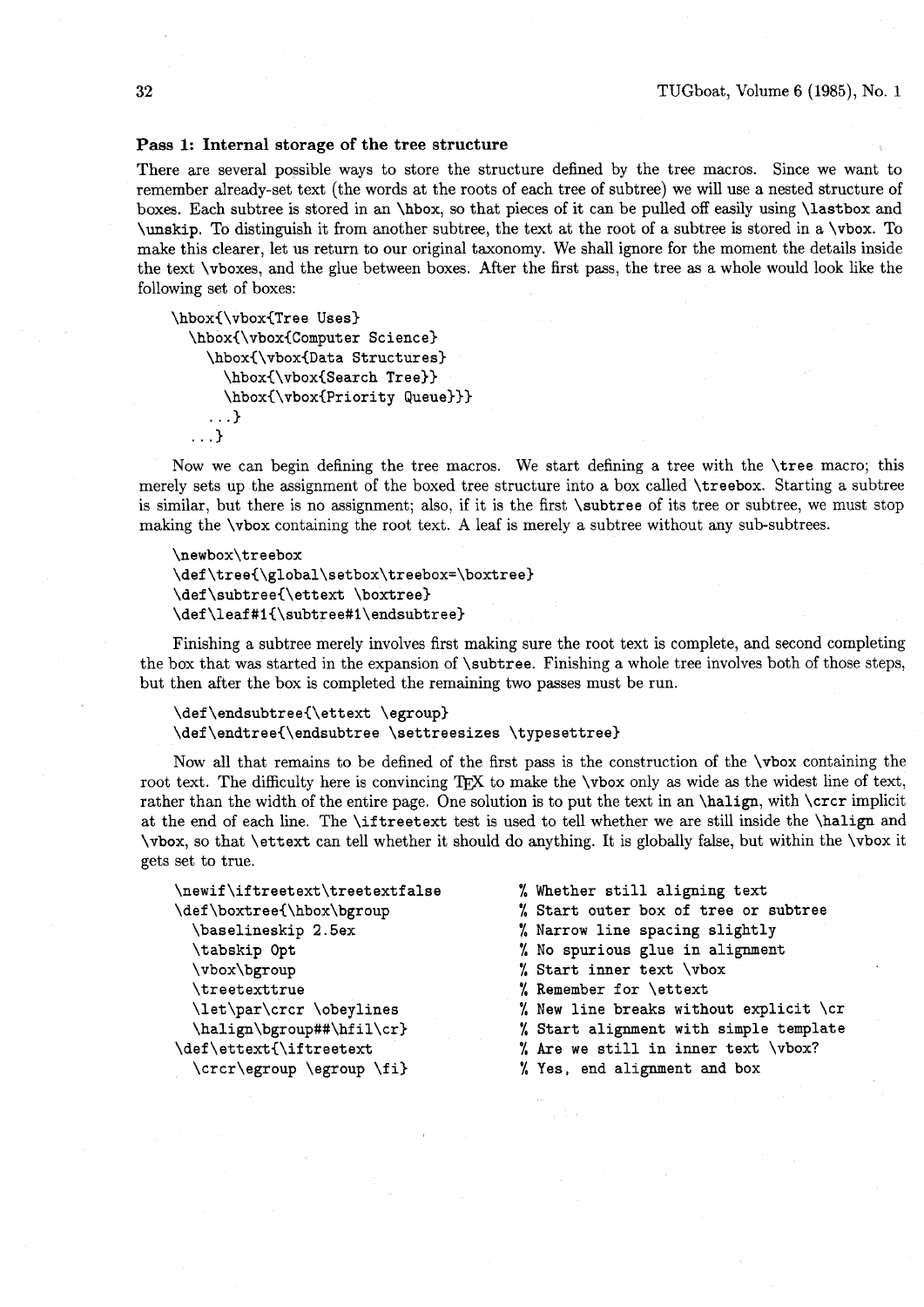## **Pass 2: Calculation of widths at each level**

Here we calculate a list of the dimensions of each level of the tree; that is, the widths of the widest \vbox at each level. To do this, we need to be able to maintain lists of things. Since these are dimensions rather than boxes of text it will be most convenient to use macros like the ones given on page 378 of the TFXbook. However, it turns out that we need to set our lists both locally to some grouping and also globally. Therefore, we will use a stripped down version of those list macros that can handle the \global flag. To implement this feature, we have to lose some others; the chief losses are that the contents of the lists will be macro-expanded by various of the list manipulation macros, and that we can't use redefinitions of  $\setminus \setminus$  to perform some operation on the whole list.

To initialize a control sequence to the empty list, we do \let\csname\nil. Then to add an element to the start of the list we do \cons(tokens)\csname, and to remove that element we do \cdr\csname. Both \cons and \cdr can be prefixed with \global. The first element on the list can be expanded into the token stream by doing  $\car\csname$ . There is no error checking, so giving  $\car$  or  $\catr$  the empty list will cause mysterious errors later on. Because of the macro expansion performed by \cons and \cdr, the token used to separate list elements expands to itself, and unlike the 'QXbook macros cannot be redefined to do anything useful.

| \def\cons#1#2{\edef#2{\xmark #1#2}}                                      | % Add something to start of list. |
|--------------------------------------------------------------------------|-----------------------------------|
| \def\car#1{\expandafter\docar#1\docar}                                   | % Take first element of list      |
| \def\docar\xmark#1\xmark#2\docar{#1} %by ignoring rest in expansion.     |                                   |
| \def\cdr#1{\expandafter\docdr#1\docdr#1}% Similarly, drop first element. |                                   |
| \def\docdr\xmark#1\xmark#2\docdr#3{\def#3{\xmark #2}}                    |                                   |
| \def\xmark{\noexpand\xmark}                                              | % List separator expands to self. |
| $\def\ni1{\xmark}$                                                       | % Empty list is just a separator. |

We calculate the level widths by calling \setsizes on the tree; it will in turn call itself recursively for each of its subtrees. The tree being sized will be in \boxO, which is used as scratch in this macro, and the list of widths already found for this level and below will be in \treesizes (initially \nil). When the macro exits, \treesizes will be updated with the widths found in the various levels of the given tree or subtree. A new \dimen, \treewidth, is used within the macro to remember the previous maximum width at the level of the tree's root.

| \def\settreesizes{\setbox0=\copy\treebox \global\let\treesizes\nil \setsizes} |                                         |  |  |
|-------------------------------------------------------------------------------|-----------------------------------------|--|--|
| \newdimen\treewidth                                                           | % Width of this part of the tree.       |  |  |
| \def\setsizes{\setbox0=\hbox\bgroup                                           | % Get a horiz list as a workspace.      |  |  |
| \unhbox0\unskip                                                               | % Take tree, unpack it into horiz list. |  |  |
| \inittreewidth                                                                | % Get old width at this level.          |  |  |
| \sizesubtrees                                                                 | % Recurse through all subtrees.         |  |  |
| \sizelevel                                                                    | % Now set width from remaining \vbox.   |  |  |
| \egroup}                                                                      | % All done, finish our \hbox.           |  |  |

The first thing \setsizes does is to find out what the previous maximum at this level was, and store it in \treewidth. If \treesizes is \nil, we haven't seen anything this deep in the tree before, so the previous size is zero. Otherwise, it is \car\treesizes, and we also do \cdr\treesizes to prepare for later recursive calls to \setsizes.

| \def\inittreewidth{\ifx\treesizes\nil | % If this is the first at this level   |
|---------------------------------------|----------------------------------------|
| \treewidth=0pt                        | %. then we have no previous max width. |
| \else \treewidth=\car\treesizes       | % Otherwise take old max level width   |
| \global\cdr\treesizes                 | % and advance level width storage      |
| $\{f_i\}$                             | % in preparation for next level.       |

At this point, we have a horizontal list (the  $\hbar \text{sech}$ ) containing the  $\text{vebox}$  for the text at the root of this subtree, followed by the \hboxes for all of its sub-subtrees. We loop pulling boxes from the end of the list with \lastbox until we find the text \vbox, calling \setsizes recursively for each \hbox we come across.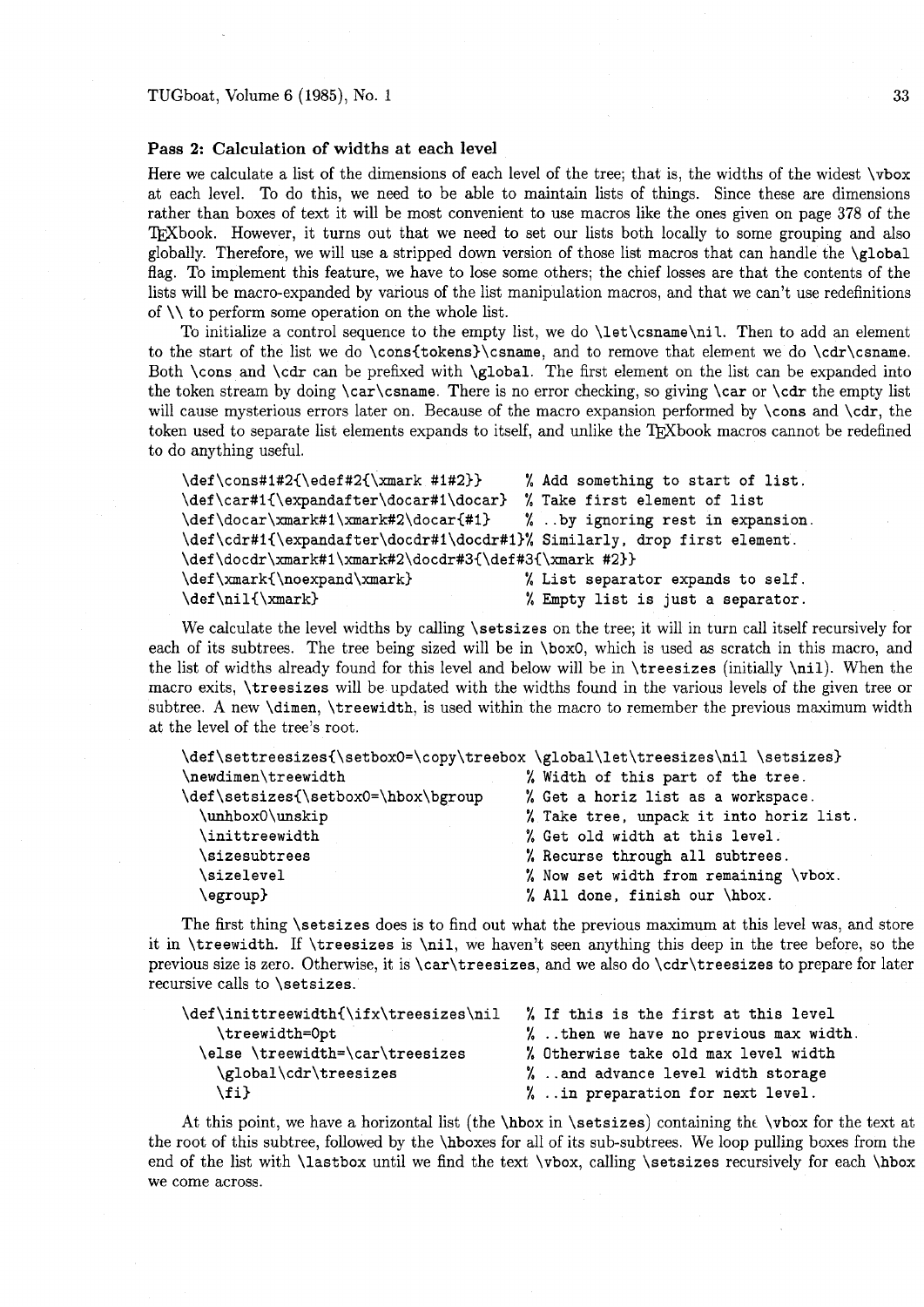| \def\sizesubtrees{\loop   | % For each box in horiz list (subtree) |
|---------------------------|----------------------------------------|
| \setbox0=\lastbox \unskip | %pull it off list and flush glue.      |
| \ifhbox0 \setsizes        | % If hbox, it's a subtree - recurse    |
| $\text{repeat}$           | % and loop; end loop on tree text.     |

Now all that remains to do in this call to \setsizes is to update \treewidth if the text box, which can be found in \boxO, is wider than the previous maximum. Then we add the (possibly updated) value of \treewidth as a text string back onto the head of \treesizes.

| \def\sizelevel{\ifdim\treewidth<\wd0                                      |  | % If greater than previous maximum |  |  |  |
|---------------------------------------------------------------------------|--|------------------------------------|--|--|--|
| \treewidth=\wd0\fi                                                        |  | % Then set max to new high         |  |  |  |
| \global\cons{\the\treewidth}\treesizes}% In either case, put back on list |  |                                    |  |  |  |

#### **Pass 3: Typesetting the tree**

We are now ready to begin actual construction of the tree. This is done by calling \maketree, which like \setsizes calls itself recursively for all subtrees. It adds an \hbox containing the given subtree (which it finds in \treebox) to the current horizontal list; thus the outer call to \maketree sends the whole tree into T<sub>F</sub>X's output stream.

| \newdimen\treeheight    | % Height of this part of the tree.                                            |
|-------------------------|-------------------------------------------------------------------------------|
| $\newline$              | % Tree has no subtrees (is a leaf).                                           |
| \newif\ifbotsub         | % Bottom subtree of parent.                                                   |
| \newif\iftopsub         | % Top subtree of parent.                                                      |
|                         | \def\typesettree{\medskip \maketree \medskip} % Make whole tree with spacing. |
|                         | \def\maketree{\hbox{\treewidth=\car\treesizes % Get width at this level.      |
| \cdr\treesizes          | % Set up width list for recursion.                                            |
| \makesubtreebox\unskip  | % Set \treebox to text, make subtrees.                                        |
| \ifleaf \makeleaf       | % No subtrees, add glue.                                                      |
| \else \makeparent \fi}} | % Have subtrees, stick them at right.                                         |

After \maketree sets \treewidth from \treesizes, it calls \makesubtreebox. This opens up the horizontal list describing this level of the tree, and checks whether it has subtrees. If not, **\ifleaf** is set to true; otherwise it is set to false, and \box0 is set to contain a \vbox of them with their connecting rules, except for the horizontal rule leading from the tree text to the subtrees. In any case \treebox is set to the \vbox containing the tree text.

| $\{\text{catoode}'$ $@=11$                                     | % Be able to use \voidb@x.        |
|----------------------------------------------------------------|-----------------------------------|
| \gdef\makesubtreebox{\unhbox\treebox                           | % Open up tree or subtree.        |
| \unskip\global\setbox\treebox\lastbox % Pick up very last box. |                                   |
| \ifvbox\treebox                                                | % If we're already at the \vbox   |
| \global\leaftrue \let\next\relax                               | $\%$ . then this is a leaf.       |
| \else \botsubtrue                                              | % Otherwise, we have subtrees.    |
| \setbox0\box\voidb@x                                           | % Init stack of processed subs    |
| \botsubtrue \let\next\makesubtree                              | % and call \maketree on them.     |
| \fi \next}}                                                    | % Finish up for whichever it was. |

If this tree or subtree itself has subtrees, we need to put them and their connections in \box0 for \makesubtreebox. We come here with the bottom subtree in \treebox, the remaining list of subtrees in the current horizontal list, and the already processed subtrees stacked in \boxO. The \ifbotsub test will be true for the first call, that is, the bottom subtree. Here we process the subtree in \treebox. If this is the top subtree, we return; otherwise we tail recurse to process the remaining subtrees. We use \box1 as another scratch variable; this is safe because the \hbox in \maketree puts us inside a group, and also because we are not changing the output list.